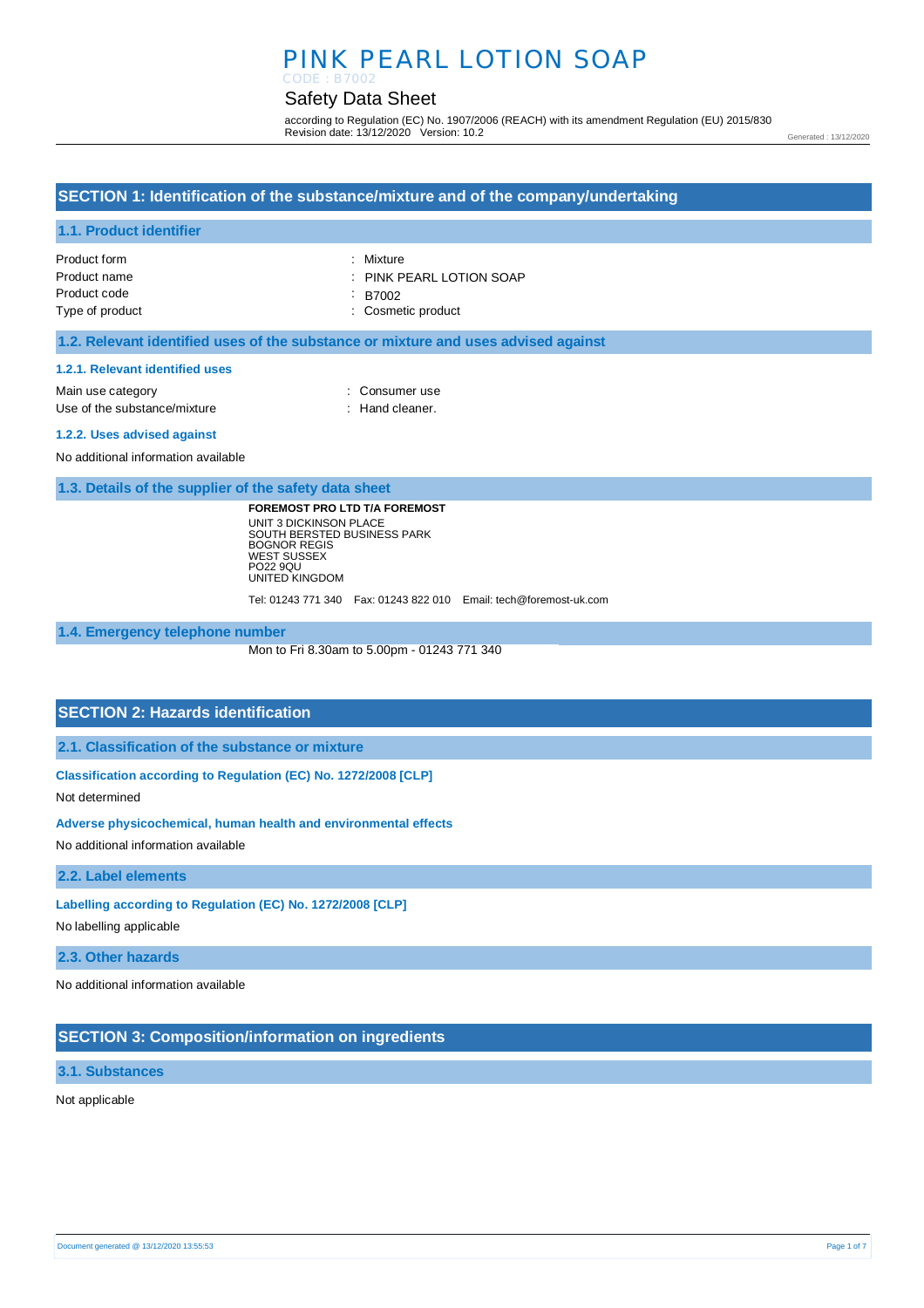according to Regulation (EC) No. 1907/2006 (REACH) with its amendment Regulation (EU) 2015/830

| 3.2. Mixtures               |                                                                           |               |                                                                                     |
|-----------------------------|---------------------------------------------------------------------------|---------------|-------------------------------------------------------------------------------------|
| <b>Name</b>                 | <b>Product identifier</b>                                                 | $\frac{9}{6}$ | <b>Classification according to</b><br><b>Regulation (EC) No.</b><br>1272/2008 [CLP] |
| Sodium laurylether sulphate | (CAS-No.) 68891-38-3<br>(EC-No.) 500-234-8<br>(REACH-no) 01-2119488639-16 | $5 - 10$      | Eye Dam. 1, H318<br>Skin Irrit. 2, H315                                             |

| <b>Specific concentration limits:</b>     |                                                                           |                                                                           |
|-------------------------------------------|---------------------------------------------------------------------------|---------------------------------------------------------------------------|
| Name                                      | <b>Product identifier</b>                                                 | <b>Specific concentration limits</b>                                      |
| Sodium laurylether sulphate               | (CAS-No.) 68891-38-3<br>(EC-No.) 500-234-8<br>(REACH-no) 01-2119488639-16 | $(5 ≤ C < 10)$ Eye Irrit. 2, H319<br>$(10 \leq C < 100)$ Eye Dam. 1, H318 |
| Full text of H-statements: see section 16 |                                                                           |                                                                           |

| <b>SECTION 4: First aid measures</b>                                       |                                                                                                                                                                                                                                                                                                   |
|----------------------------------------------------------------------------|---------------------------------------------------------------------------------------------------------------------------------------------------------------------------------------------------------------------------------------------------------------------------------------------------|
| 4.1. Description of first aid measures                                     |                                                                                                                                                                                                                                                                                                   |
| First-aid measures after eye contact<br>First-aid measures after ingestion | : IF IN EYES: Rinse cautiously with water for several minutes. Remove contact lenses, if<br>present and easy to do. Continue rinsing. If eye irritation persists: Get medical<br>advice/attention.<br>: Give nothing or a little water to drink. Get medical advice/attention if you feel unwell. |
| 4.2. Most important symptoms and effects, both acute and delayed           |                                                                                                                                                                                                                                                                                                   |
| Symptoms/effects after eye contact<br>Symptoms/effects after ingestion     | Causes eye irritation.<br>: May cause a light irritation of the linings of the mouth, throat, and gastrointestinal tract.                                                                                                                                                                         |

**4.3. Indication of any immediate medical attention and special treatment needed**

Treat symptomatically.

| <b>SECTION 5: Firefighting measures</b>                    |                                     |  |
|------------------------------------------------------------|-------------------------------------|--|
| 5.1. Extinguishing media                                   |                                     |  |
| Suitable extinguishing media                               | : Carbon dioxide. Dry powder. Foam. |  |
| 5.2. Special hazards arising from the substance or mixture |                                     |  |
| No additional information available                        |                                     |  |
| 5.3. Advice for firefighters                               |                                     |  |

No additional information available

## **SECTION 6: Accidental release measures**

**6.1. Personal precautions, protective equipment and emergency procedures**

### **6.1.1. For non-emergency personnel**

No additional information available

#### **6.1.2. For emergency responders**

No additional information available

**6.2. Environmental precautions**

#### No additional information available

Document generated @ 13/12/2020 13:55:53 Page 2 of 7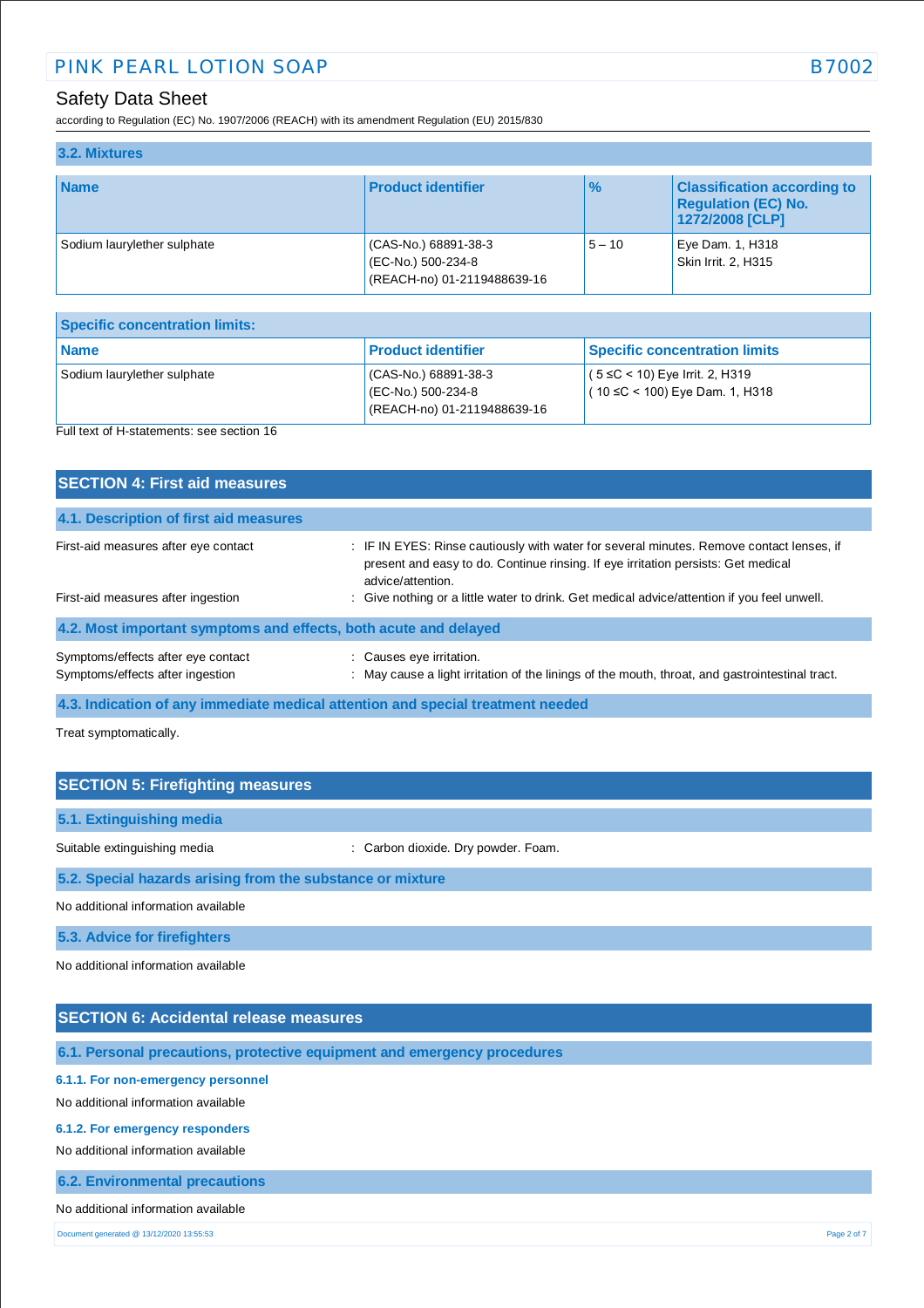# PINK PEARL LOTION SOAP B7002

# Safety Data Sheet

according to Regulation (EC) No. 1907/2006 (REACH) with its amendment Regulation (EU) 2015/830

| 6.3. Methods and material for containment and cleaning up |                                                                                             |  |  |  |
|-----------------------------------------------------------|---------------------------------------------------------------------------------------------|--|--|--|
| For containment                                           | : Collect spillage.                                                                         |  |  |  |
| Methods for cleaning up                                   | : Soak up spills with inert solids, such as clay or diatomaceous earth as soon as possible. |  |  |  |

**6.4. Reference to other sections**

For further information refer to section 8: "Exposure controls/personal protection". For further information refer to section 13.

### **SECTION 7: Handling and storage**

#### **7.1. Precautions for safe handling**

### No additional information available

| 7.2. Conditions for safe storage, including any incompatibilities |                                                                                                                                                                 |
|-------------------------------------------------------------------|-----------------------------------------------------------------------------------------------------------------------------------------------------------------|
| Technical measures<br>Storage conditions<br>Incompatible products | : Does not require any specific or particular technical measures.<br>: Keep container closed when not in use.<br>: Oxidizing agent. Strong acids. Strong bases. |
| 7.3. Specific end use(s)                                          |                                                                                                                                                                 |
| No additional information available                               |                                                                                                                                                                 |

# **SECTION 8: Exposure controls/personal protection**

### **8.1. Control parameters**

**8.1.1 National occupational exposure and biological limit values** 

No additional information available

#### **8.1.2. Recommended monitoring procedures**

No additional information available

#### **8.1.3. Air contaminants formed**

No additional information available

#### **8.1.4. DNEL and PNEC**

No additional information available

#### **8.1.5. Control banding**

No additional information available

#### **8.2. Exposure controls**

#### **8.2.1. Appropriate engineering controls**

No additional information available

#### **8.2.2. Personal protection equipment**

No additional information available

#### **8.2.3. Environmental exposure controls**

No additional information available

# **SECTION 9: Physical and chemical properties**

# **9.1. Information on basic physical and chemical properties**

| Physical state |
|----------------|
| Appearance     |
| Colour         |
| Odour          |

- : Liquid : Mobile liquid.
- : pink.
	- : characteristic.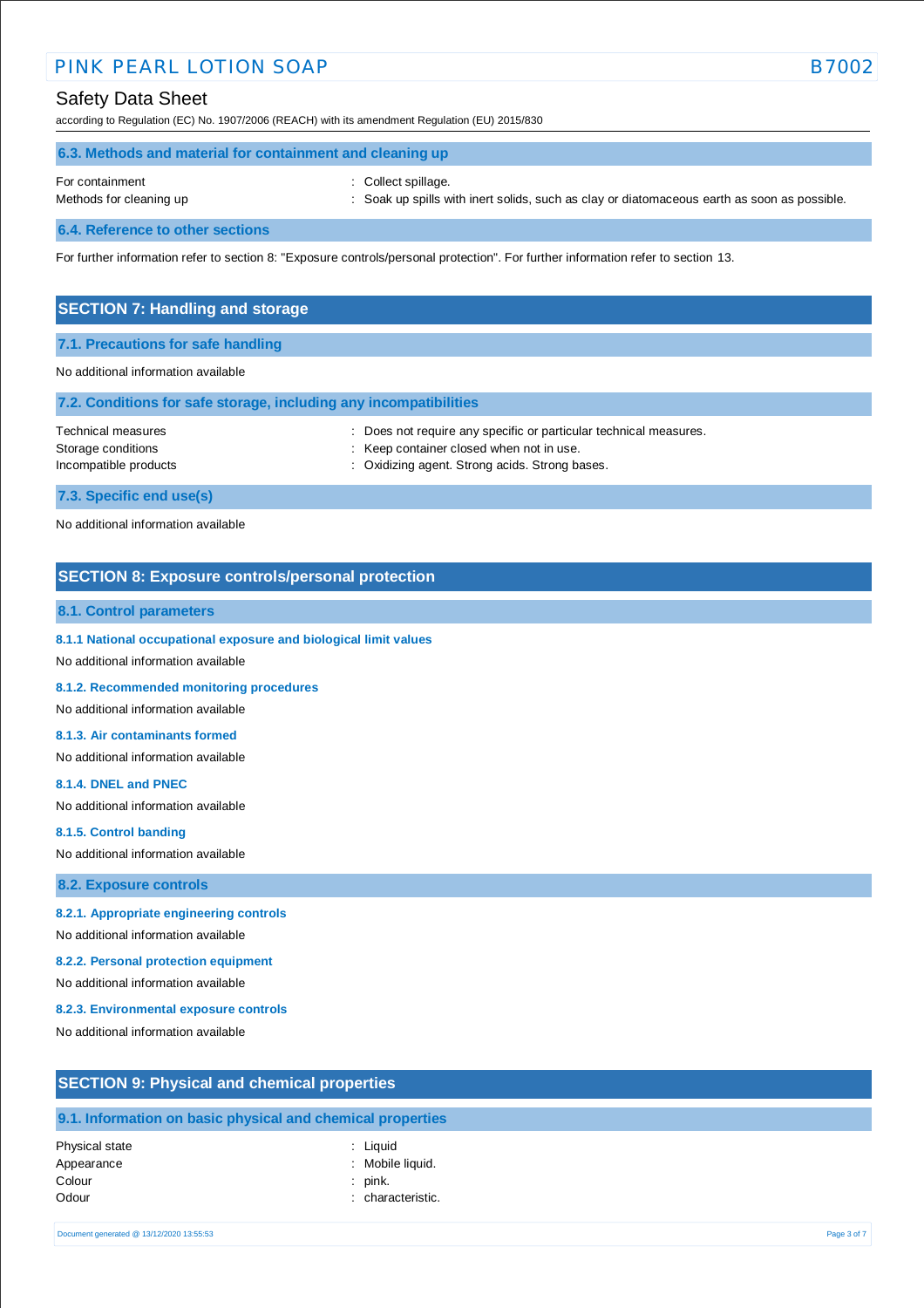according to Regulation (EC) No. 1907/2006 (REACH) with its amendment Regulation (EU) 2015/830

| Odour threshold<br>рH                           | ÷ | No data available<br>6.5<br>No data available |
|-------------------------------------------------|---|-----------------------------------------------|
| Relative evaporation rate (butylacetate=1)      |   |                                               |
| Melting point                                   |   | No data available                             |
| Freezing point                                  |   | No data available                             |
| Boiling point                                   |   | $\geq 100$ °C                                 |
| Flash point                                     |   | No data available                             |
| Auto-ignition temperature                       |   | No data available                             |
| Decomposition temperature                       |   | No data available                             |
| Flammability (solid, gas)                       |   | No data available                             |
| Vapour pressure                                 |   | No data available                             |
| Relative vapour density at 20 °C                |   | No data available                             |
| Relative density                                |   | 1.02                                          |
| Solubility                                      |   | Soluble in water.                             |
| Partition coefficient n-octanol/water (Log Pow) |   | No data available                             |
| Viscosity, kinematic                            |   | No data available                             |
| Viscosity, dynamic                              |   | No data available                             |
| Explosive properties                            |   | No data available                             |
| Oxidising properties                            |   | No data available                             |
| <b>Explosive limits</b>                         |   | No data available                             |

#### **9.2. Other information**

No additional information available

# **SECTION 10: Stability and reactivity**

### **10.1. Reactivity**

The product is non-reactive under normal conditions of use, storage and transport.

#### **10.2. Chemical stability**

Stable under normal conditions of use.

**10.3. Possibility of hazardous reactions**

No dangerous reactions known under normal conditions of use.

**10.4. Conditions to avoid**

None under recommended storage and handling conditions (see section 7).

**10.5. Incompatible materials**

None under normal use.

**10.6. Hazardous decomposition products**

Under normal conditions of storage and use, hazardous decomposition products should not be produced.

# **SECTION 11: Toxicological information**

**11.1 Information on toxicological effects**

| <b>THE MUSICAL CHARGE CONTROL</b>        |                             |             |
|------------------------------------------|-----------------------------|-------------|
| Acute toxicity (oral)                    | : Not classified            |             |
| Acute toxicity (dermal)                  | : Not classified            |             |
| Acute toxicity (inhalation)              | : Not classified            |             |
| Skin corrosion/irritation                | : Not classified<br>pH: 6.5 |             |
| Serious eye damage/irritation            | : Not classified<br>pH: 6.5 |             |
| Respiratory or skin sensitisation        | : Not classified            |             |
| Germ cell mutagenicity                   | : Not classified            |             |
| Document generated @ 13/12/2020 13:55:53 |                             | Page 4 of 7 |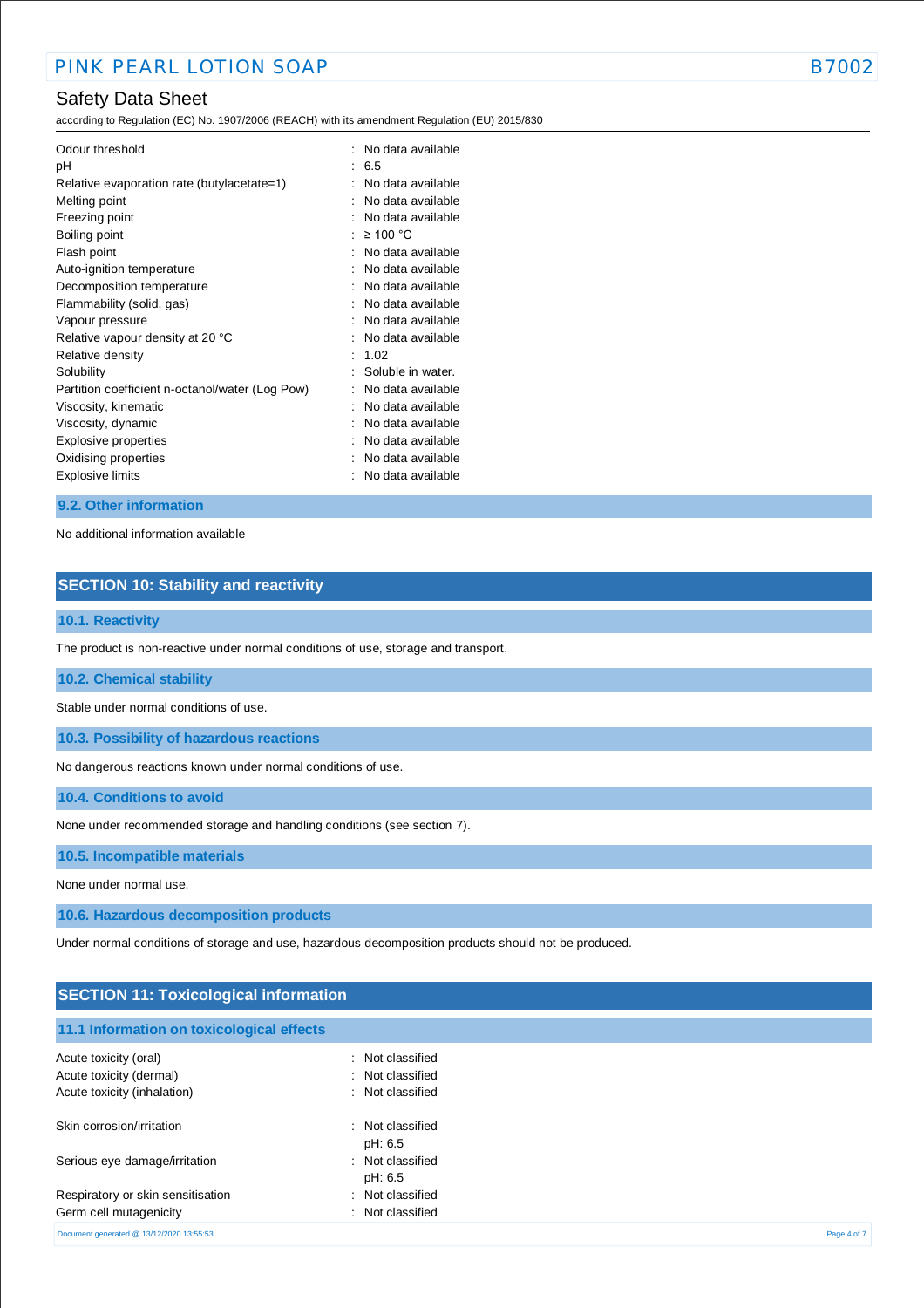according to Regulation (EC) No. 1907/2006 (REACH) with its amendment Regulation (EU) 2015/830

| Carcinogenicity        | : Not classified |
|------------------------|------------------|
| Reproductive toxicity  | Not classified   |
| STOT-single exposure   | : Not classified |
| STOT-repeated exposure | : Not classified |
| Aspiration hazard      | Not classified   |

# **SECTION 12: Ecological information**

### **12.1. Toxicity**

| Hazardous to the aquatic environment, short-term | : Not classified |
|--------------------------------------------------|------------------|
| (acute)                                          |                  |
| Hazardous to the aquatic environment, long-term  | : Not classified |
| (chronic)                                        |                  |

### **12.2. Persistence and degradability**

No additional information available

**12.3. Bioaccumulative potential**

No additional information available

**12.4. Mobility in soil**

No additional information available

**12.5. Results of PBT and vPvB assessment**

No additional information available

**12.6. Other adverse effects**

No additional information available

# **SECTION 13: Disposal considerations**

**13.1. Waste treatment methods**

No additional information available

## **SECTION 14: Transport information**

In accordance with ADR / IMDG / IATA

| 14.1 UN number                                                                           |                                                                     |  |
|------------------------------------------------------------------------------------------|---------------------------------------------------------------------|--|
| UN-No. (ADR)<br>UN-No. (IMDG)<br>UN-No. (IATA)                                           | $\therefore$ Not applicable<br>: Not applicable<br>: Not applicable |  |
| 14.2. UN proper shipping name                                                            |                                                                     |  |
| Proper Shipping Name (ADR)<br>Proper Shipping Name (IMDG)<br>Proper Shipping Name (IATA) | : Not applicable<br>: Not applicable<br>: Not applicable            |  |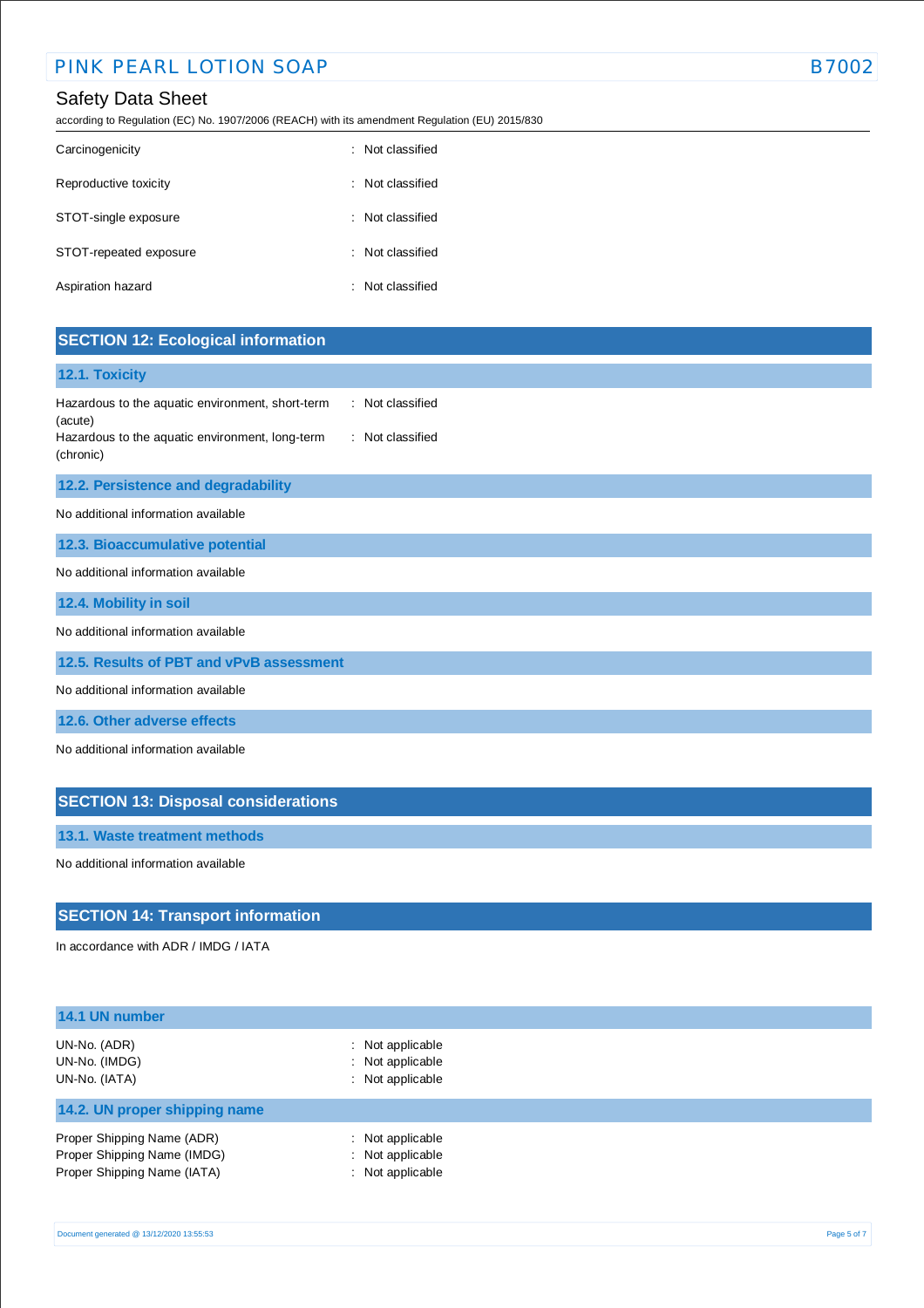according to Regulation (EC) No. 1907/2006 (REACH) with its amendment Regulation (EU) 2015/830

| 14.3. Transport hazard class(es)                                                                                                                       |                                                          |
|--------------------------------------------------------------------------------------------------------------------------------------------------------|----------------------------------------------------------|
| <b>ADR</b><br>Transport hazard class(es) (ADR)<br><b>IMDG</b><br>Transport hazard class(es) (IMDG)<br><b>IATA</b><br>Transport hazard class(es) (IATA) | : Not applicable<br>: Not applicable<br>: Not applicable |
|                                                                                                                                                        |                                                          |
| 14.4. Packing group                                                                                                                                    |                                                          |
| Packing group (ADR)<br>Packing group (IMDG)<br>Packing group (IATA)                                                                                    | Not applicable<br>Not applicable<br>: Not applicable     |
| <b>14.5. Environmental hazards</b>                                                                                                                     |                                                          |
| Dangerous for the environment<br>Marine pollutant<br>Other information                                                                                 | : No<br>: No<br>: No supplementary information available |
| 14.6. Special precautions for user                                                                                                                     |                                                          |
| <b>Overland transport</b><br>No data available<br><b>Transport by sea</b><br>No data available<br>Air transport<br>No data available                   |                                                          |
| 14.7. Transport in bulk according to Annex II of Marpol and the IBC Code                                                                               |                                                          |

Not applicable

## **SECTION 15: Regulatory information**

**15.1. Safety, health and environmental regulations/legislation specific for the substance or mixture**

### **15.1.1. EU-Regulations**

Contains no REACH substances with Annex XVII restrictions

Contains no substance on the REACH candidate list

Contains no REACH Annex XIV substances

Contains no substance subject to Regulation (EU) No 649/2012 of the European Parliament and of the Council of 4 July 2012 concerning the export and import of hazardous chemicals.

Contains no substance subject to Regulation (EU) No 2019/1021 of the European Parliament and of the Council of 20 June 2019 on persistent organic pollutants

#### **15.1.2. National regulations**

**United Kingdom**

British National Regulations : Commission Regulation (EU) 2015/830 of 28 May 2015 amending Regulation (EC) No 1907/2006 of the European Parliament and of the Council on the Registration, Evaluation, Authorisation and Restriction of Chemicals (REACH). Regulation(EC) No 1223/2009 on cosmetic products.

#### **15.2. Chemical safety assessment**

No additional information available